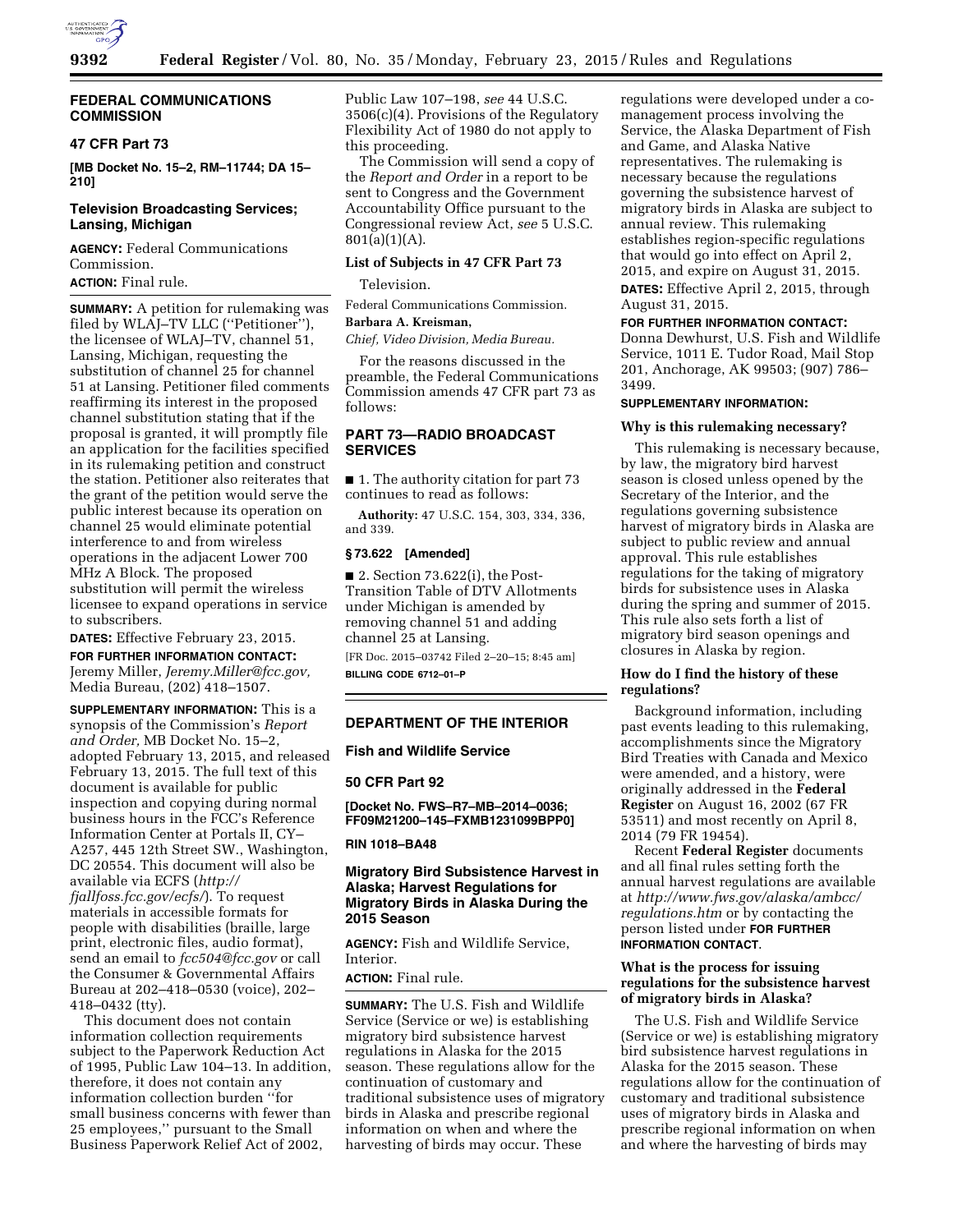occur. These regulations were developed under a co-management process involving the Service, the Alaska Department of Fish and Game, and Alaska Native representatives.

We opened the process to establish regulations for the 2015 spring and summer subsistence harvest of migratory birds in Alaska in a proposed rule published in the **Federal Register**  on April 30, 2014 (79 FR 24512), to amend 50 CFR part 20. While that proposed rule primarily addressed the regulatory process for hunting migratory birds for all purposes throughout the United States, we also discussed the background and history of Alaska subsistence regulations, explained the annual process for their establishment, and requested proposals for the 2015 season. The rulemaking processes for both types of migratory bird harvest are related, and the April 30, 2014, proposed rule explained the connection between the two.

The Alaska Migratory Bird Comanagement Council (Co-management Council) held meetings on April 10–11, 2014, to develop recommendations for changes that would take effect during the 2015 harvest season. No changes were recommended, and this was presented first to the Pacific Flyway Council and then to the Service Regulations Committee (SRC) for approval at the committee's meeting on July 30, 2014.

## **Who is eligible to hunt under these regulations?**

Eligibility to harvest under the regulations established in 2003 was limited to permanent residents, regardless of race, in villages located within the Alaska Peninsula, Kodiak Archipelago, the Aleutian Islands, and in areas north and west of the Alaska Range (50 CFR 92.5). These geographical restrictions opened the initial migratory bird subsistence harvest to about 13 percent of Alaska residents. Highpopulated, roaded areas such as Anchorage, the Matanuska-Susitna and Fairbanks North Star boroughs, the Kenai Peninsula roaded area, the Gulf of Alaska roaded area, and Southeast Alaska were excluded from eligible subsistence harvest areas.

Based on petitions requesting inclusion in the harvest in 2004, we added 13 additional communities based on criteria set forth in 50 CFR 92.5(c). These communities were Gulkana, Gakona, Tazlina, Copper Center, Mentasta Lake, Chitina, Chistochina, Tatitlek, Chenega, Port Graham, Nanwalek, Tyonek, and Hoonah, with a combined population of 2,766. In 2005, we added three additional communities

for glaucous-winged gull egg gathering only, based on petitions requesting inclusion. These southeastern communities were Craig, Hydaburg, and Yakutat, with a combined population of 2,459, based on the latest census information at that time.

In 2007, we enacted the Alaska Department of Fish and Game's request to expand the Fairbanks North Star Borough excluded area to include the Central Interior area. This action excluded the following communities from participation in this harvest: Big Delta/Fort Greely, Healy, McKinley Park/Village, and Ferry, with a combined population of 2,812.

In 2012, we received a request from the Native Village of Eyak to include Cordova, Alaska, for a limited season that would legalize the traditional gathering of gull eggs and the hunting of waterfowl during spring. This request resulted in a new, limited harvest of spring waterfowl and gull eggs starting in 2014.

# **What is different in the region-specific regulations for 2015?**

There are no changes from the 2014 regulations.

# **How will the service ensure that the subsistence harvest will not raise overall migratory bird harvest or threaten the conservation of endangered and threatened species?**

We have monitored subsistence harvest for the past 25 years through the use of household surveys in the most heavily used subsistence harvest areas, such as the Yukon-Kuskokwim Delta. In recent years, more intensive surveys combined with outreach efforts focused on species identification have been added to improve the accuracy of information gathered from regions still reporting some subsistence harvest of listed or candidate species.

# *Spectacled and Steller's Eiders*

Spectacled eiders *(Somateria fischeri)*  and the Alaska-breeding population of Steller's eiders *(Polysticta stelleri)* are listed as threatened species. Their migration and breeding distribution overlap with areas where the spring and summer subsistence migratory bird hunt is open in Alaska. Both species are closed to hunting, although harvest surveys and Service documentation indicate both species have been taken in several regions of Alaska.

The Service has dual objectives and responsibilities for authorizing a subsistence harvest while protecting migratory birds and threatened species. Although these objectives continue to be challenging, they are not irreconcilable,

provided that regulations continue to protect threatened species, measures to address documented threats are implemented, and the subsistence community and other conservation partners commit to working together. With these dual objectives in mind, the Service, working with North Slope partners, developed measures in 2009, to further reduce the potential for shooting mortality or injury of closed species. These conservation measures included: (1) Increased waterfowl hunter outreach and community awareness through partnering with the North Slope Migratory Bird Task Force; and (2) continued enforcement of the migratory bird regulations that are protective of listed eiders.

This final rule continues to focus on the North Slope from Barrow to Point Hope because Steller's eiders from the listed Alaska breeding population are known to breed and migrate there. These regulations are designed to address several ongoing eider management needs by clarifying for subsistence users that (1) Service law enforcement personnel have authority to verify species of birds possessed by hunters, and (2) it is illegal to possess any species of bird closed to harvest. This rule also describes how the Service's existing authority of emergency closure will be implemented, if necessary, to protect Steller's eiders. We are always willing to discuss regulations with our partners on the North Slope to ensure protection of closed species as well as provide subsistence hunters an opportunity to harvest migratory birds in a way that maintains the culture and traditional harvest of the community. The regulations pertaining to bag checks and possession of illegal birds are deemed necessary to monitor the number of closed eider species taken during the subsistence hunt.

The Service is aware of and appreciates the considerable efforts by North Slope partners to raise awareness and educate hunters on Steller's eider conservation via the bird fair, meetings, radio shows, signs, school visits, and one-on-one contacts. We also recognize that no listed eiders have been documented shot from 2009 through 2012, however, one Steller's eider and one spectacled eider were found shot during the summer of 2013; and one was found shot in 2014. The Service acknowledges progress made with the other eider conservation measures including partnering with the North Slope Migratory Bird Task Force for increased waterfowl hunter awareness, continued enforcement of the regulations, and in-season verification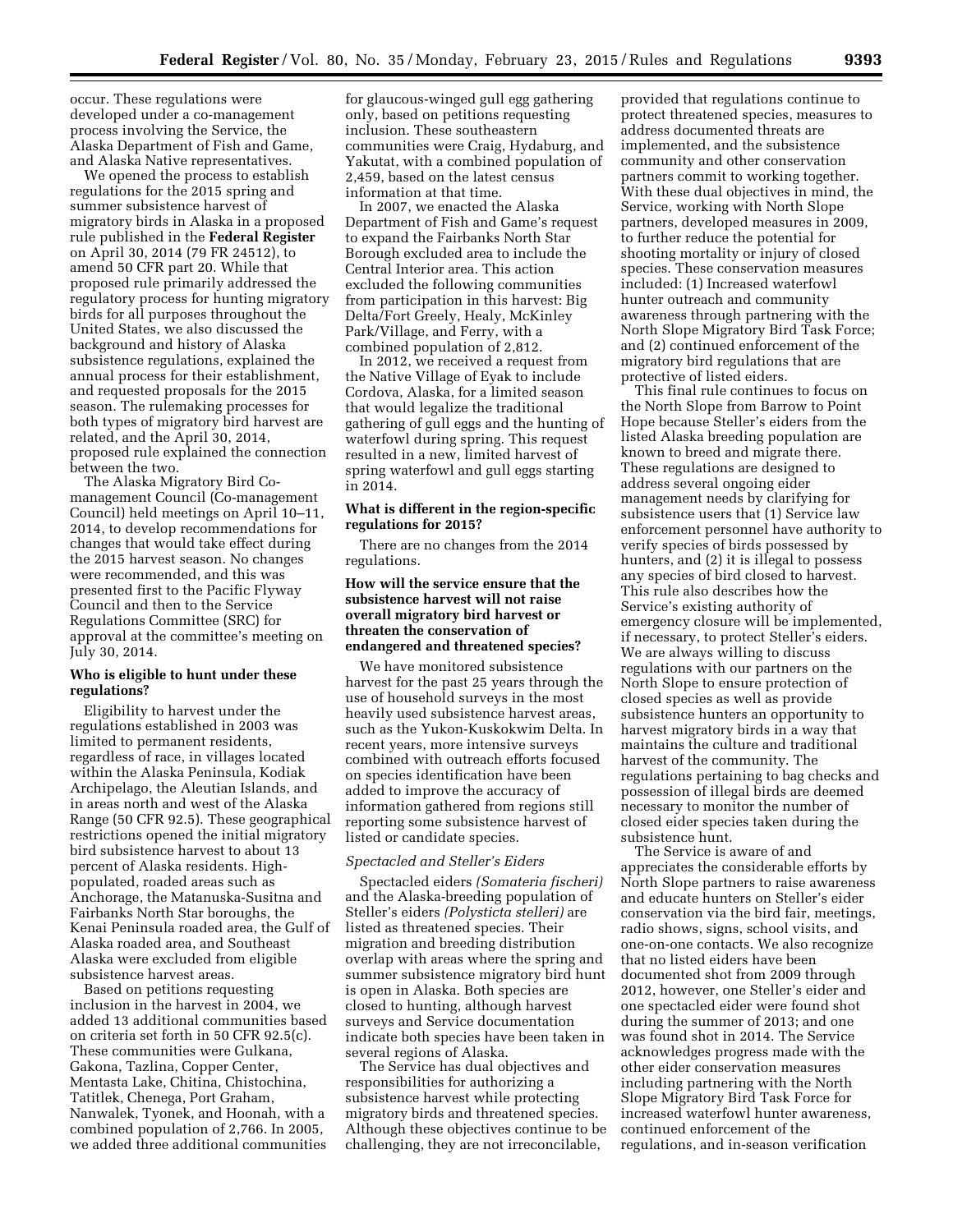of the harvest. To reduce the threat of shooting mortality of threatened eiders, we continue to work with North Slope partners to conduct education and outreach. In addition, the emergency closure authority provides another level of assurance if an unexpected number of Steller's eiders are killed by shooting (50 CFR 92.21 and 50 CFR 92.32).

In-season harvest monitoring information will be used to evaluate the efficacy of regulations, conservation measures, and outreach efforts. Conservation measures are being continued by the Service, with the amount of effort and emphasis being based on regulatory adherence.

The longstanding general emergency closure provision at 50 CFR 92.21 specifies that the harvest may be closed or temporarily suspended upon finding that a continuation of the regulation allowing the harvest would pose an imminent threat to the conservation of any migratory bird population. With regard to Steller's eiders, the regulation at 50 CFR 92.32, carried over from the past 5 years, clarifies that we will take action under 50 CFR 92.21 as is necessary to prevent further take of Steller's eiders, and that action could include temporary or long-term closures of the harvest in all or a portion of the geographic area open to harvest. When and if mortality of threatened eiders is documented, we will evaluate each mortality event by criteria such as cause, quantity, sex, age, location, and date. We will consult with the Comanagement Council when we are considering an emergency closure. If we determine that an emergency closure is necessary, we will design it to minimize its impact on the subsistence harvest.

#### *Yellow-billed loon*

In the proposed rule, we discussed Yellow-billed loons (*Gavia adamsii*) as a candidate species for listing under the Endangered Species Act of 1973, as amended (16 U.S.C. 1531 *et seq.*). Since then, the Service published a ''notwarranted'' 12-Month Finding in the **Federal Register** on October 3, 2014 (79 FR 59195), determining that listing yellow-billed loons as a threatened or endangered species is not warranted at this time. There are several reasons the Service determined that listing the yellow-billed loon was not warranted in contrast to our earlier determination. The Service and its partners expanded efforts to better understand yellowbilled loon harvest, abundance, and distribution in the Bering Strait-Norton Sound region with the goal of evaluating the reliability of reported subsistence harvest. The Service now has reliable information suggesting the yellow-billed

loon is not a significant subsistence resource; and, that the limited harvest does not have a negative impact on the population. Also, additional years of survey data on the Arctic Coastal Plain in Alaska of survey data on the Arctic Coastal Plain in Alaska further support that the breeding population, which we believe to be representative of the other breeding populations, is stable or slightly increasing in abundance. Though the Service is not listing the yellow-billed loon, it remains a conservation priority for the Service. The Service, working with Tribal, State, and Federal partners, will continue to monitor and implement conservation measures for the yellow-billed loon in northern and western Alaska.

The Yellow-billed Loon Species Status Assessment Report is available on the Internet at on *[http://](http://www.fws.gov/alaska/fisheries/endangered/species/yellow-billed_loon.htm) [www.fws.gov/alaska/fisheries/](http://www.fws.gov/alaska/fisheries/endangered/species/yellow-billed_loon.htm) [endangered/species/yellow-billed](http://www.fws.gov/alaska/fisheries/endangered/species/yellow-billed_loon.htm)*\_ *[loon.htm.](http://www.fws.gov/alaska/fisheries/endangered/species/yellow-billed_loon.htm)* 

Yellow-billed loons are currently closed to hunting, but surveys have indicated that on the North Slope and St. Lawrence Island some take does occur. Of the yellow-billed loons taken on the North Slope, many were found to be entangled loons salvaged from subsistence fishing nets as described below. The Service is planning to continue outreach efforts on St. Lawrence Island, encouraging partners in an effort to reduce the take of yellowbilled loons.

Consistent with the request of the North Slope Borough Fish and Game Management Committee and the recommendation of the Co-management Council, this rule continues the provisions originally established in 2005, to allow subsistence use of yellow-billed loons inadvertently entangled in subsistence fishing (gill) nets on the North Slope. Yellow-billed loons are culturally important to the Inupiat Eskimo of the North Slope for use in traditional dance regalia. A maximum of 20 yellow-billed loons will be allowed to be kept if found entangled in fishing nets in 2015, under this provision. This provision does not authorize intentional harvest of yellowbilled loons, but allows use of those loons inadvertently entangled during normal subsistence fishing activities.

# **Endangered Species Act Consideration**

Section 7 of the Endangered Species Act (16 U.S.C. 1536) requires the Secretary of the Interior to ''review other programs administered by him and utilize such programs in furtherance of the purposes of the Act'' and to ''insure that any action authorized, funded, or carried out \* \* \* is not likely to

jeopardize the continued existence of any endangered species or threatened species or result in the destruction or adverse modification of [critical] habitat. \* \* \*'' We conducted an intraagency consultation with the Service's Fairbanks Fish and Wildlife Field Office on this harvest as it will be managed in accordance with this final rule and the conservation measures. The consultation was completed with a biological opinion dated December 5, 2014, that concluded the final rule and conservation measures are not likely to jeopardize the continued existence of Steller's and spectacled eiders or result in the destruction or adverse modification of designated critical habitat.

### **Summary of Public Involvement**

On September 5, 2014, we published in the **Federal Register** a proposed rule (79 FR 53120) to establish spring and summer migratory bird subsistence harvest regulations in Alaska for the 2015 subsistence season. The proposed rule provided for a public comment period of 60 days, ending November 4, 2014. We posted an announcement of the comment period dates for the proposed rule, as well as the rule itself and related historical documents, on the Co-management Council's Internet homepage. We issued a press release announcing our request for public comments and the pertinent deadlines for such comments, which was faxed to the media statewide in Alaska. Additionally, all documents were available on *[http://www.regulations.gov.](http://www.regulations.gov)*  The Service received three responses, two from the public and one from a government agency.

### **Response to Public Comments**

*Comment:* We received one comment on the overall regulations that expressed strong opposition to the concept of allowing any harvest of migratory birds in Alaska.

*Service Response:* For centuries, indigenous inhabitants of Alaska have harvested migratory birds for subsistence purposes during the spring and summer months. The Canada and Mexico migratory bird treaties were amended for the express purpose of allowing subsistence hunting for migratory birds during the spring and summer. The amendments indicate that the Service should issue regulations allowing such hunting as provided in the Migratory Bird Treaty Act; see 16 U.S.C. 712(1). Please refer to Statutory Authority section, below, for more details.

*Comment:* We received two comments expressing support of the continued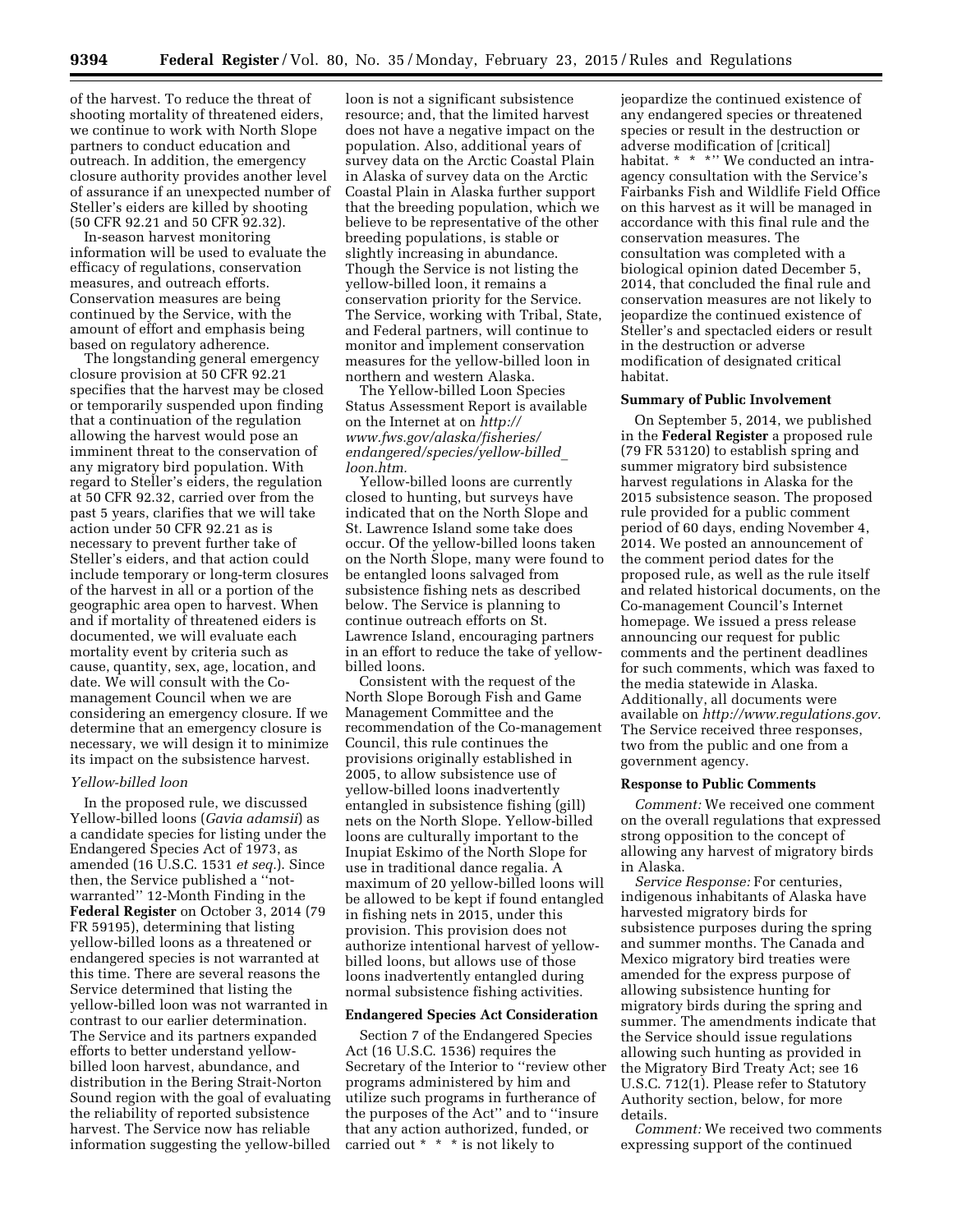implementation of the proposed regulations at the 2014 levels, citing the importance of subsistence to provide fresh, local foods in the rural areas.

*Service Response:* The Service appreciates the support for this comanagement process which allows for the continuation of customary and traditional subsistence uses of migratory birds in Alaska.

### **Statutory Authority**

We derive our authority to issue these regulations from the Migratory Bird Treaty Act of 1918, at 16 U.S.C. 712(1), which authorizes the Secretary of the Interior, in accordance with the treaties with Canada, Mexico, Japan, and Russia, to ''issue such regulations as may be necessary to assure that the taking of migratory birds and the collection of their eggs, by the indigenous inhabitants of the State of Alaska, shall be permitted for their own nutritional and other essential needs, as determined by the Secretary of the Interior, during seasons established so as to provide for the preservation and maintenance of stocks of migratory birds.''

#### **Required Determinations**

# *Regulatory Planning and Review (Executive Orders 12866 and 13563)*

Executive Order 12866 provides that the Office of Information and Regulatory Affairs (OIRA) will review all significant rules. The OIRA has determined that this rule is not significant.

Executive Order 13563 reaffirms the principles of E.O. 12866 while calling for improvements in the nation's regulatory system to promote predictability, to reduce uncertainty, and to use the best, most innovative, and least burdensome tools for achieving regulatory ends. The executive order directs agencies to consider regulatory approaches that reduce burdens and maintain flexibility and freedom of choice for the public where these approaches are relevant, feasible, and consistent with regulatory objectives. E.O. 13563 emphasizes further that regulations must be based on the best available science and that the rulemaking process must allow for public participation and an open exchange of ideas. We have developed this rule in a manner consistent with these requirements.

#### *Regulatory Flexibility Act*

The Department of the Interior certifies that, if adopted, this rule will not have a significant economic impact on a substantial number of small entities as defined under the Regulatory Flexibility Act (5 U.S.C. 601 *et seq.*). A

regulatory flexibility analysis is not required. Accordingly, a Small Entity Compliance Guide is not required. This final rule would legalize a pre-existing subsistence activity, and the resources harvested will be consumed.

### *Small Business Regulatory Enforcement Fairness Act*

This rule is not a major rule under 5 U.S.C. 804(2), the Small Business Regulatory Enforcement Fairness Act. This rule:

(a) Would not have an annual effect on the economy of \$100 million or more. It would legalize and regulate a traditional subsistence activity. It would not result in a substantial increase in subsistence harvest or a significant change in harvesting patterns. The commodities that would be regulated under this final rule are migratory birds. This rule deals with legalizing the subsistence harvest of migratory birds and, as such, does not involve commodities traded in the marketplace. A small economic benefit from this final rule would derive from the sale of equipment and ammunition to carry out subsistence hunting. Most, if not all, businesses that sell hunting equipment in rural Alaska qualify as small businesses. We have no reason to believe that this final rule would lead to a disproportionate distribution of benefits.

(b) Would not cause a major increase in costs or prices for consumers; individual industries; Federal, State, or local government agencies; or geographic regions. This final rule does not deal with traded commodities and, therefore, does not have an impact on prices for consumers.

(c) Would not have significant adverse effects on competition, employment, investment, productivity, innovation, or the ability of U.S.-based enterprises to compete with foreign-based enterprises. This final rule deals with the harvesting of wildlife for personal consumption. It does not regulate the marketplace in any way to generate substantial effects on the economy or the ability of businesses to compete.

### *Unfunded Mandates Reform Act*

We have determined and certified under the Unfunded Mandates Reform Act (2 U.S.C. 1501 *et seq.*) that this final rule would not impose a cost of \$100 million or more in any given year on local, State, or tribal governments or private entities. The final rule does not have a significant or unique effect on State, local, or tribal governments or the private sector. A statement containing the information required by the Unfunded Mandates Reform Act is not

required. Participation on regional management bodies and the Comanagement Council requires travel expenses for some Alaska Native organizations and local governments. In addition, they assume some expenses related to coordinating involvement of village councils in the regulatory process. Total coordination and travel expenses for all Alaska Native organizations are estimated to be less than \$300,000 per year. In a notice of decision (65 FR 16405; March 28, 2000), we identified 7 to 12 partner organizations (Alaska Native nonprofits and local governments) to administer the regional programs. The Alaska Department of Fish and Game also incurs expenses for travel to Comanagement Council and regional management body meetings. In addition, the State of Alaska will be required to provide technical staff support to each of the regional management bodies and to the Comanagement Council. Expenses for the State's involvement may exceed \$100,000 per year, but should not exceed \$150,000 per year. When funding permits, we make annual grant agreements available to the partner organizations and the Alaska Department of Fish and Game to help offset their expenses.

# *Takings (Executive Order 12630)*

Under the criteria in Executive Order 12630, this final rule would not have significant takings implications. This final rule is not specific to particular land ownership, but applies to the harvesting of migratory bird resources throughout Alaska. A takings implication assessment is not required.

### *Federalism (Executive Order 13132)*

Under the criteria in Executive Order 13132, this final rule does not have sufficient federalism implications to warrant the preparation of a federalism summary impact statement. We discuss effects of this final rule on the State of Alaska in the Unfunded Mandates Reform Act section above. We worked with the State of Alaska to develop these final regulations. Therefore, a federalism summary impact statement is not required.

## *Civil Justice Reform (Executive Order 12988)*

The Department, in promulgating this final rule, has determined that it will not unduly burden the judicial system and that it meets the requirements of sections  $3(a)$  and  $3(b)(2)$  of Executive Order 12988.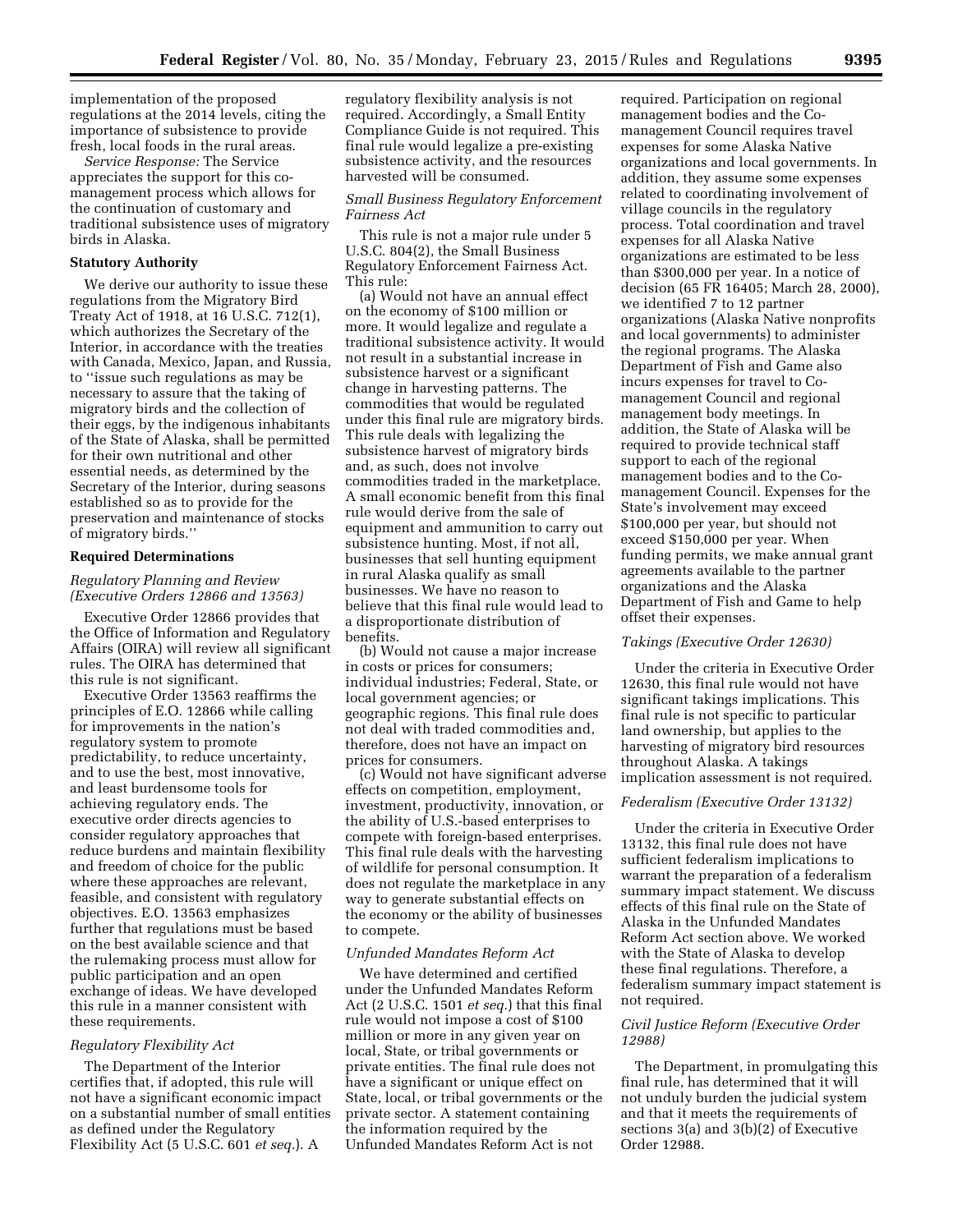### *Government-to-Government Relations with Native American Tribal Governments*

Consistent with Executive Order 13175 (65 FR 67249; November 6, 2000), ''Consultation and Coordination with Indian Tribal Governments,'' and Department of Interior policy on Consultation with Indian Tribes (December 1, 2011), we will send letters to all 229 Alaska Federally recognized Indian tribes. Consistent with Congressional direction (Pub. L. 108– 199, div. H, Sec. 161, Jan. 23, 2004, 118 Stat. 452; as amended by Public Law 108–447, div. H, title V, Sec. 518, Dec. 8, 2004, 118 Stat. 3267), we will be sending letters to approximately 200 Alaska Native corporations and other tribal entities in Alaska soliciting their input as to whether or not they would like the Service to consult with them on the 2015 migratory bird subsistence harvest regulations.

We implemented the amended treaty with Canada with a focus on local involvement. The treaty calls for the creation of management bodies to ensure an effective and meaningful role for Alaska's indigenous inhabitants in the conservation of migratory birds. According to the Letter of Submittal, management bodies are to include Alaska Native, Federal, and State of Alaska representatives as equals. They develop recommendations for, among other things: Seasons and bag limits, methods and means of take, law enforcement policies, population and harvest monitoring, education programs, research and use of traditional knowledge, and habitat protection. The management bodies involve village councils to the maximum extent possible in all aspects of management. To ensure maximum input at the village level, we required each of the 11 participating regions to create regional management bodies consisting of at least one representative from the participating villages. The regional management bodies meet twice annually to review and/or submit proposals to the Statewide body.

### *Paperwork Reduction Act*

This final rule has been examined under the Paperwork Reduction Act of 1995 (44 U.S.C. 3501 *et seq.*) and does not contain any new collections of information that require Office of Management and Budget (OMB) approval. OMB has renewed our collection of information associated with the voluntary annual household surveys used to determine levels of subsistence take. The OMB control number is 1018–0124, which expires

June 30, 2016. We may not conduct or sponsor a survey unless it displays a currently valid OMB control number.

### *National Environmental Policy Act Consideration (42 U.S.C. 4321 et seq.)*

The annual regulations and options are considered in a September 2014 environmental assessment, ''Managing Migratory Bird Subsistence Hunting in Alaska: Hunting Regulations for the 2015 Spring/Summer Harvest.'' Copies are available from the person listed under **FOR FURTHER INFORMATION CONTACT** or at *[http://](http://www.regulations.gov) [www.regulations.gov.](http://www.regulations.gov)* 

### *Energy Supply, Distribution, or Use (Executive Order 13211)*

Executive Order 13211 requires agencies to prepare Statements of Energy Effects when undertaking certain actions. This is not a significant regulatory action under this Executive Order; it would allow only for traditional subsistence harvest and improve conservation of migratory birds by allowing effective regulation of this harvest. Further, this final rule is not expected to significantly affect energy supplies, distribution, or use. Therefore, this action is not a significant energy action under Executive Order 13211, and a Statement of Energy Effects is not required.

### **List of Subjects in 50 CFR Part 92**

Hunting, Treaties, Wildlife.

#### **Final Regulation Promulgation**

For the reasons set out in the preamble, we amend title 50, chapter I, subchapter G, of the Code of Federal Regulations as follows:

### **PART 92—MIGRATORY BIRD SUBSISTENCE HARVEST IN ALASKA**

■ 1. The authority citation for part 92 continues to read as follows:

**Authority:** 16 U.S.C. 703–712.

# **Subpart D—Annual Regulations Governing Subsistence Harvest**

■ 2. Amend subpart D by adding § 92.31 to read as follows:

## **§ 92.31 Region-specific regulations.**

The 2015 season dates for the eligible subsistence harvest areas are as follows: (a) *Aleutian/Pribilof Islands Region.* 

(1) Northern Unit (Pribilof Islands):

(i) Season: April 2–June 30.

(ii) Closure: July 1–August 31.

(2) Central Unit (Aleutian Region's eastern boundary on the Alaska Peninsula westward to and including Unalaska Island):

(i) Season: April 2–June 15 and July 16–August 31.

(ii) Closure: June 16–July 15. (iii) Special Black Brant Season Closure: August 16–August 31, only in Izembek and Moffet lagoons.

(iv) Special Tundra Swan Closure: All hunting and egg gathering closed in Game Management Units 9(D) and 10.

(3) Western Unit (Umnak Island west to and including Attu Island):

(i) Season: April 2–July 15 and August 16–August 31.

(ii) Closure: July 16–August 15. (b) *Yukon/Kuskokwim Delta Region.* 

(1) Season: April 2–August 31.

(2) Closure: 30-day closure dates to be announced by the Service's Alaska Regional Director or his designee, after consultation with field biologists and the Association of Village Council President's Waterfowl Conservation Committee. This 30-day period will occur between June 1 and August 15 of each year. A press release announcing the actual closure dates will be forwarded to regional newspapers and radio and television stations.

(3) Special Black Brant and Cackling Goose Season Hunting Closure: From the period when egg laying begins until young birds are fledged. Closure dates to be announced by the Service's Alaska Regional Director or his designee, after consultation with field biologists and the Association of Village Council President's Waterfowl Conservation Committee. A press release announcing the actual closure dates will be forwarded to regional newspapers and radio and television stations.

(c) *Bristol Bay Region.* (1) Season: April 2–June 14 and July 16–August 31 (general season); April 2–July 15 for seabird egg gathering only.

(2) Closure: June 15–July 15 (general season); July 16–August 31 (seabird egg gathering).

(d) *Bering Strait/Norton Sound Region.* (1) Stebbins/St. Michael Area (Point Romanof to Canal Point):

(i) Season: April 15–June 14 and July 16–August 31.

(ii) Closure: June 15–July 15.

(2) Remainder of the region:

(i) Season: April 2–June 14 and July 16–August 31 for waterfowl; April 2– July 19 and August 21–August 31 for all other birds.

(ii) Closure: June 15–July 15 for waterfowl; July 20–August 20 for all other birds.

(e) *Kodiak Archipelago Region,* except for the Kodiak Island roaded area, which is closed to the harvesting of migratory birds and their eggs. The closed area consists of all lands and waters (including exposed tidelands) east of a line extending from Crag Point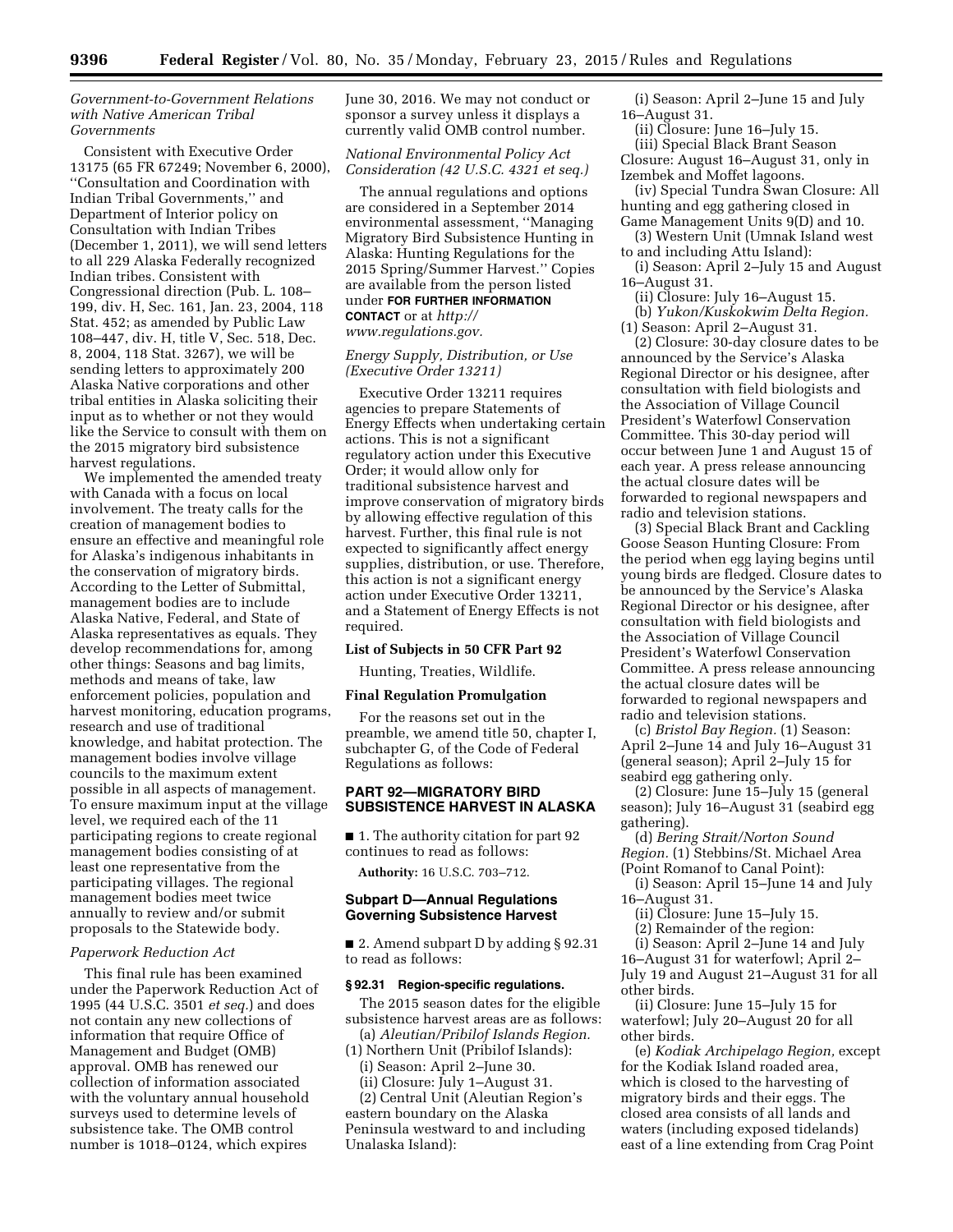in the north to the west end of Saltery Cove in the south and all lands and water south of a line extending from Termination Point along the north side of Cascade Lake extending to Anton Larsen Bay. Marine waters adjacent to the closed area are closed to harvest within 500 feet from the water's edge. The offshore islands are open to harvest.

(1) Season: April 2–June 30 and July 31–August 31 for seabirds; April 2–June 20 and July 22–August 31 for all other birds.

(2) Closure: July 1–July 30 for seabirds; June 21–July 21 for all other birds.

(f) *Northwest Arctic Region.* (1) Season: April 2–June 9 and August 15– August 31 (hunting in general); waterfowl egg gathering May 20–June 9 only; seabird egg gathering May 20–July 12 only; hunting molting/non-nesting waterfowl July 1–July 31 only.

(2) Closure: June 10–August 14, except for the taking of seabird eggs and molting/non-nesting waterfowl as provided in paragraph (f)(1) of this section.

(g) *North Slope Region.* (1) Southern Unit (Southwestern North Slope regional boundary east to Peard Bay, everything west of the longitude line 158°30′ W and south of the latitude line 70°45′ N to the west bank of the Ikpikpuk River, and everything south of the latitude line 69°45′ N between the west bank of the Ikpikpuk River to the east bank of Sagavinirktok River):

(i) Season: April 2–June 29 and July 30–August 31 for seabirds; April 2–June 19 and July 20–August 31 for all other birds.

(ii) Closure: June 30–July 29 for seabirds; June 20–July 19 for all other birds.

(iii) Special Black Brant Hunting Opening: From June 20–July 5. The open area consists of the coastline, from mean high water line outward to include open water, from Nokotlek Point east to longitude line 158°30′ W. This includes Peard Bay, Kugrua Bay, and Wainwright Inlet, but not the Kuk and Kugrua river drainages.

(2) Northern Unit (At Peard Bay, everything east of the longitude line 158°30′ W and north of the latitude line 70°45′ N to west bank of the Ikpikpuk River, and everything north of the latitude line 69°45′ N between the west bank of the Ikpikpuk River to the east bank of Sagavinirktok River):

(i) Season: April 2–June 6 and July 7– August 31 for king and common eiders; April 2–June 15 and July 16–August 31 for all other birds.

(ii) Closure: June 7–July 6 for king and common eiders; June 16–July 15 for all other birds.

(3) Eastern Unit (East of eastern bank of the Sagavanirktok River):

(i) Season: April 2–June 19 and July 20–August 31.

(ii) Closure: June 20–July 19.

(4) All Units: Yellow-billed loons. Annually, up to 20 yellow-billed loons total for the region inadvertently entangled in subsistence fishing nets in the North Slope Region may be kept for subsistence use.

(5) North Coastal Zone (Cape Thompson north to Point Hope and east along the Arctic Ocean coastline around Point Barrow to Ross Point, including Iko Bay, and 5 miles inland).

(i) No person may at any time, by any means, or in any manner, possess or have in custody any migratory bird or part thereof, taken in violation of subpart C and D of this part.

(ii) Upon request from a Service law enforcement officer, hunters taking, attempting to take, or transporting migratory birds taken during the subsistence harvest season must present them to the officer for species identification.

(h) *Interior Region.* (1) Season: April 2–June 14 and July 16–August 31; egg gathering May 1–June 14 only.

(2) Closure: June 15–July 15.

(i) *Upper Copper River Region*  (Harvest Area: Game Management Units 11 and 13) (Eligible communities: Gulkana, Chitina, Tazlina, Copper Center, Gakona, Mentasta Lake, Chistochina and Cantwell).

(1) Season: April 15–May 26 and June 27–August 31.

(2) Closure: May 27–June 26.

(3) The Copper River Basin communities listed above also documented traditional use harvesting birds in Game Management Unit 12, making them eligible to hunt in this unit using the seasons specified in paragraph (h) of this section.

(j) *Gulf of Alaska Region.* (1) Prince William Sound Area West (Harvest area: Game Management Unit 6[D]), (Eligible Chugach communities: Chenega Bay, Tatitlek):

(i) Season: April 2–May 31 and July 1–August 31.

(ii) Closure: June 1–30.

(2) Prince William Sound Area East (Harvest area: Game Management Units 6[B] and [C]–Barrier Islands between Strawberry Channel and Softtuk Bar), (Eligible Chugach communities: Cordova):

(i) Season: April 2–April 30 (hunting); May 1–May 31 (gull egg gathering).

(ii) Closure: May 1–August 31 (hunting); April 2–30 and June 1–

August 31 (gull egg gathering).

(iii) Species Open for Hunting: Greater white-fronted goose; snow

goose; gadwall; Eurasian and American wigeon; blue-winged and green-winged teal; mallard; northern shoveler; northern pintail; canvasback; redhead; ring-necked duck; greater and lesser scaup; king and common eider; harlequin duck; surf, white-winged, and black scoter; long-tailed duck; bufflehead; common and Barrow's goldeneye; hooded, common, and redbreasted merganser; and sandhill crane. Species open for egg gathering: Glaucous-winged, herring, and mew gulls.

(iv) Use of Boats/All-Terrain Vehicles: No hunting from motorized vehicles or any form of watercraft.

(v) Special Registration: All hunters or egg gatherers must possess an annual permit, which is available from the Cordova offices of the Native Village of Eyak and the U. S. Forest Service.

(3) Kachemak Bay Area (Harvest area: Game Management Unit 15[C] South of a line connecting the tip of Homer Spit to the mouth of Fox River) (Eligible Chugach Communities: Port Graham, Nanwalek):

(i) Season: April 2–May 31 and July 1–August 31.

(ii) Closure: June 1–30.

(k) *Cook Inlet* (Harvest area: Portions of Game Management Unit 16[B] as specified below) (Eligible communities: Tyonek only):

(1) Season: April 2–May 31—That portion of Game Management Unit 16(B) south of the Skwentna River and west of the Yentna River, and August 1–31— That portion of Game Management Unit 16(B) south of the Beluga River, Beluga Lake, and the Triumvirate Glacier.

(2) Closure: June 1–July 31.

(l) *Southeast Alaska.* (1) Community of Hoonah (Harvest area: National Forest lands in Icy Strait and Cross Sound, including Middle Pass Rock near the Inian Islands, Table Rock in Cross Sound, and other traditional locations on the coast of Yakobi Island. The land and waters of Glacier Bay National Park remain closed to all subsistence harvesting (50 CFR part 100.3(a)):

(i) Season: Glaucous-winged gull egg gathering only: May 15–June 30.

(ii) Closure: July 1–August 31.

(2) Communities of Craig and Hydaburg (Harvest area: Small islands and adjacent shoreline of western Prince of Wales Island from Point Baker to Cape Chacon, but also including Coronation and Warren islands):

(i) Season: Glaucous-winged gull egg gathering only: May 15–June 30.

(ii) Closure: July 1–August 31. (3) Community of Yakutat (Harvest area: Icy Bay (Icy Cape to Point Riou), and coastal lands and islands bordering